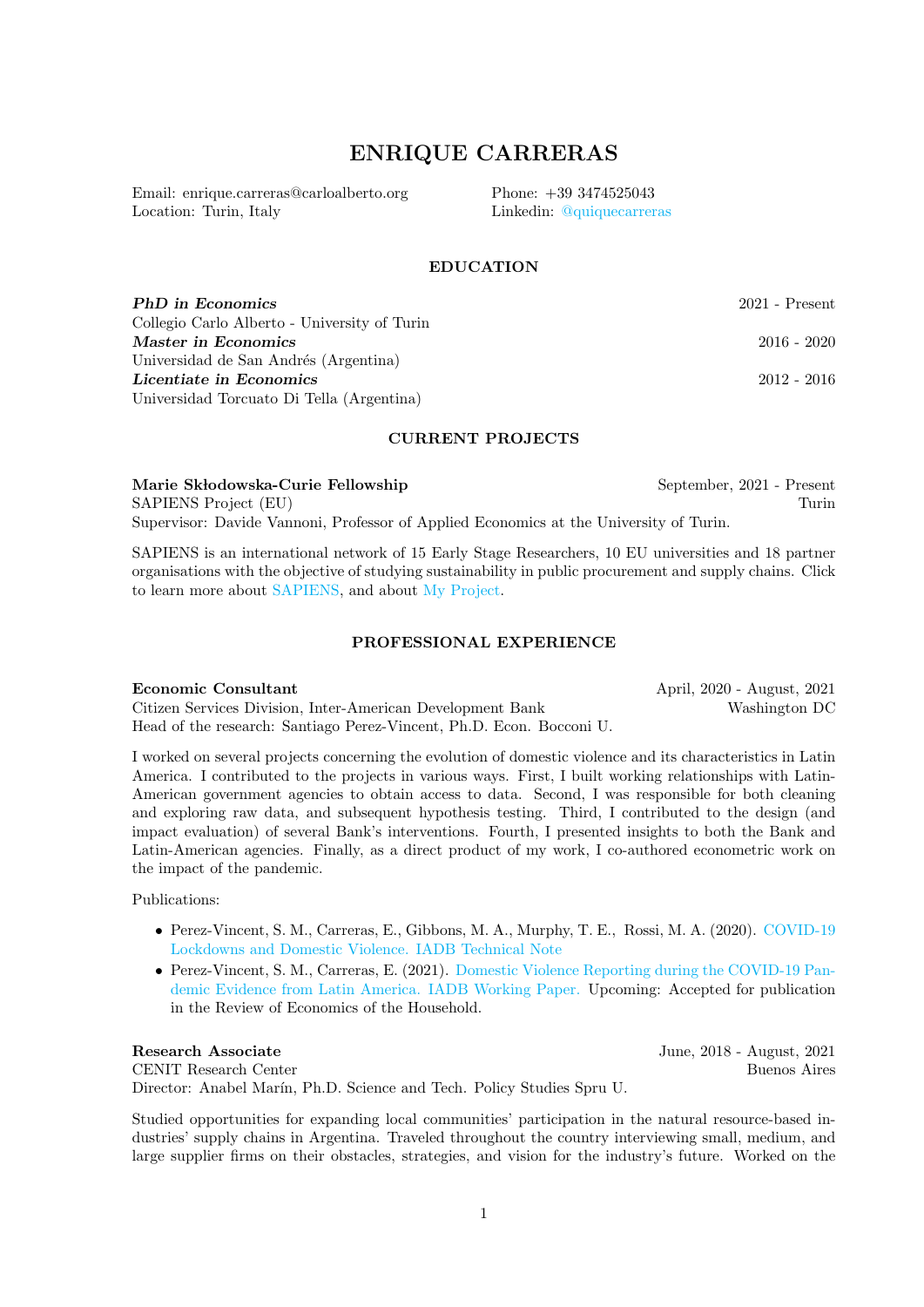design of policy recommendations for the Argentine government to exploit growth opportunities in the mining sector. I coordinated three junior assistants.

#### Publications:

• Marín, A, Stubrin, L, Murguía, D, Carreras, E, Palacin, R (2021). [Innovation and Competitiveness](https://publications.iadb.org/publications/english/document/Innovation-and-Competitiveness-in-Mining-Value-Chains-The-Case-of-Argentina.pdf) [in Mining Value Chains: The Case of Argentina \(IADB discussion paper\)](https://publications.iadb.org/publications/english/document/Innovation-and-Competitiveness-in-Mining-Value-Chains-The-Case-of-Argentina.pdf)

Economic Consultant April, 2020 - August, 2021

IDB Invest, Inter-American Development Bank Buenos Aires Supervisor: Lucas Figal, Senior Economist at IDB Invest

I worked on two research projects related to the study of financial tools for supply chain development. I reviewed literature, and worked on econometric studies on the effect of the Inter-American Development Bank's loans on SMEs.

Working papers:

- Carreras, E., Figal-Garone, L., Stucchi, R. "Credit and employment: Firm-level evidence from Latin America and the Caribbean". We evaluate the effects of access to credit on firm-level employment, with World Bank's ES data
	- from 19 Latin America and the Caribbean countries.
- Aparicio, G, Carreras, E., Figal-Garone, L. "Reverse Factoring: A financial tool for supply chain development?".

A literature review on the characteristics of reverse factoring and its potential uses in Latin American supply chains.

Research Assistant on Urban Economics April, 2020 - February, 2021 Corparación Andina de Fomento  $\qquad \qquad$ Buenos Aires Head of Research: Guillermo Alves, Ph.D. Econ. Brown U.

Using Geo-Spatial data, I designed and applied methods to generate synthetic census tracts to enable the study of the evolution of slums in Brazilian cities. Performed urban analysis using big datasets such as (Global Human Settlement, OpenStreetMap, etc.). Designed visualizations of Latin-American productivity and its determinants

| Advisor to the Head of the Foreign Trade Comission                | Jan, 2017 - June, 2018 |
|-------------------------------------------------------------------|------------------------|
| National Commission For Foreign Trade                             | Buenos Aires           |
| Head of the Commision: Juan Carlos Hallak, Ph.D. Econ. Harvard U. |                        |

Provided policy recommendations for the Ministry of Production, Secretary of Trade and Presidency.

- Designed and led the "Competitiveness Program" to assist Argentine SMEs in overcoming productivity and competitiveness issues.
- Led economic analysis: studied different industrial sectors, forecasted policy impacts on local industry and employment, performed cost-benefit analysis.
- Worked closely with other government areas: cooperated and coordinated with government officials and built consensus for recommendations (Trade, Industry, Productive Transformation, Commission for the Defense of Competition, Quality Certifiers)
- Worked on effective policy communication: Wrote policy briefings, prepared presentations, and presented and defended work to high-ranking public officers from Ministry of Production, Trade and Presidency.
- Worked on internal process improvements: I worked with the Directors to improve anti-dumping research methods and designed a guide for research and case presentations.